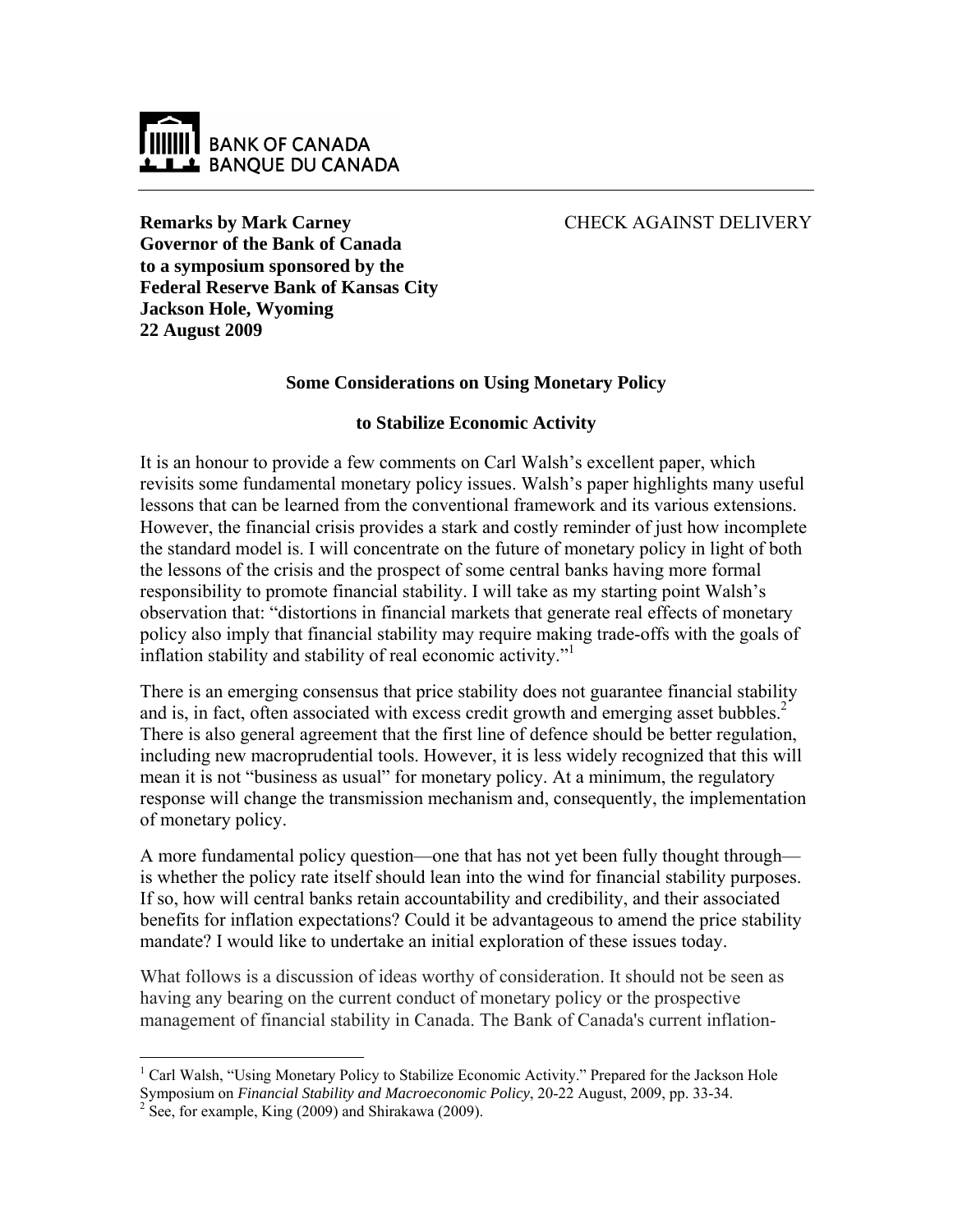control agreement with the Government of Canada will remain in effect until the end of 2011. Any changes to our agreement with the Government, if desired by both parties, would only come into effect thereafter. Changes to financial stability regulation are generally the purview of the Government of Canada.

## *Is Price Stability Enough?*

While most central banks have added a financial stability objective in recent years, the monetary policy and financial stability wings of many of our institutions have operated as two solitudes.<sup>3</sup> For example, the standard New Keynesian transmission channels featured in workhorse monetary policy models and described in Walsh's paper ignore not only the financial accelerator but also broader procyclical dynamics in modern money and credit markets. Importantly, these dynamics could be triggered by the attainment of price stability itself. Such downplaying of real-financial linkages obscured the scale of emerging vulnerabilities and challenged the initial crisis response.

The experience of the past two years is quickly changing these attitudes. Central banks are recognizing that they need a deeper understanding of financial system dynamics in order to better understand the relationship between price and financial stability and, ultimately, the contribution of both to the stabilization of economic activity.

# *The Variable Transmission Mechanism*

 $\overline{a}$ 

Central banks have effectively treated the transmission mechanism as uncertain but fixed (or at best only mildly variable) when it is in fact highly variable and procyclical. The transmission mechanism is a function of, among other factors, (i) regulation, which changes over time; (ii) financial innovation, which often evolves to circumvent regulation; and (iii) confidence, which is influenced by monetary policy in ways not commonly acknowledged.<sup>4</sup>

Consider three states of the world. In the normal state, financial agents balance macroeconomic and idiosyncratic risks in their investing, lending, and financing decisions. In the exuberant state, agents become complacent about macroeconomic risks and seek to exploit more idiosyncratic or obscure opportunities.<sup>5</sup> In the panicked state, macroeconomic risks dominate and all idiosyncratic risks are shunned. The normal state is just that, normal. The other two extremes are the tails that we have just lived through.

A prolonged, benign macroeconomic environment can encourage the transition from normal to exuberant states. As we have all just been reminded at great cost, low, stable, and predictable inflation and low variability in activity—especially when associated with exceptionally low and stable interest rates—can breed complacency among financial market participants as risk taking adapts to the perceived new equilibrium.<sup>6</sup> Indeed, risk appears to be at its greatest when measures of it are at their lowest. Low variability of

<sup>&</sup>lt;sup>3</sup> This was one of the primary motivations for the Bank of Canada's organizational realignment last year. <sup>4</sup> Other factors include where the economy is in the cycle and the state of household and corporate balance sheets.

 $^5$  They do so within a perceived risk budget. The actual risk budget has, of course, grown.

<sup>&</sup>lt;sup>6</sup> Either perceptions of risk or risk preferences could change. In the former case, complacency about actual risks can mean taking greater risks within the same risk budget.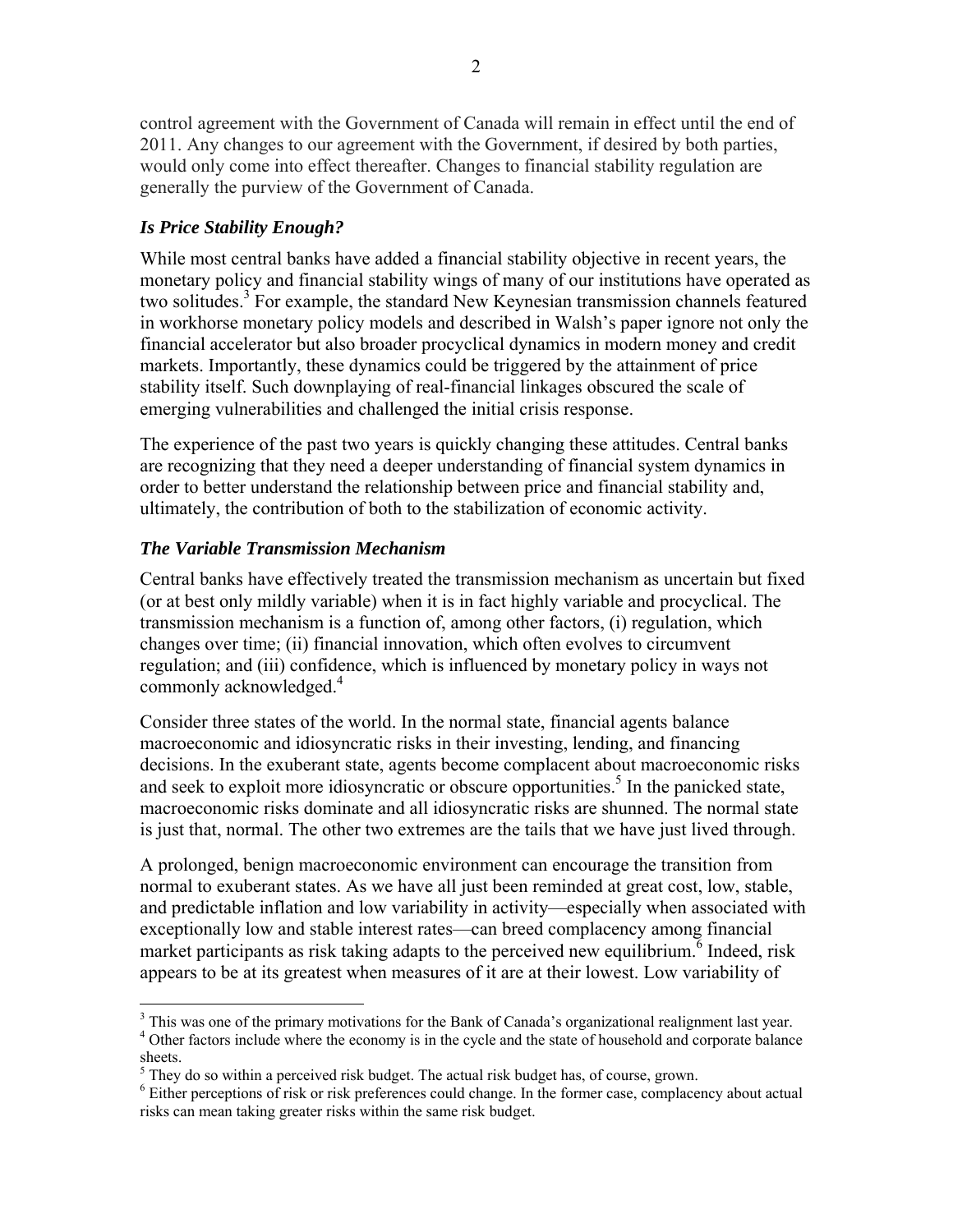inflation and output (reduces current financial VaR and) encourages greater risk taking (on a forward VaR basis). Investors stretch from liquid to less-liquid markets. In parallel, low and stable interest rates promote larger asset-liability mismatches across credit and currency markets. These tendencies are particularly marked if there is a perceived certainty about the stability of low interest rates.<sup>7</sup>

Many of these positions are funded on a collateralized basis. Such asset-based financing creates intensely procyclical liquidity cycles. In these cycles, rising asset prices increase funding liquidity, which finances further purchases and prompts additional price increases. Over time, haircuts are relaxed, further intensifying the cycle. $8,9$ 

It is important to recognize that expectations about monetary policy can feed these dynamics. It would appear that the so-called "Clean" doctrine reinforces the risk-taking behaviour of agents. This is a strategy that advocates using monetary policy to "clean up," or respond to, the consequences of a burst asset bubble rather than "leaning into the wind," which would limit the progression of excess credit creation.<sup>10</sup> The combination of the central bank's silence over the existence of a possible bubble, the certainty that it would not respond to emerging financial pressures unless they affect price dynamics over the monetary policy horizon, and the expectation that it would mop up if the bubble bursts all conspire to sow the seeds of the next crisis. $11$ 

Though they are far from the whole story, such dynamics are central to the understanding of the current financial crisis.<sup>12</sup>

### *The First Line of Defence Is Better Regulation*

While misery loves company, we must be careful not to generalize recent failings. The foregoing description of liquidity cycles assumes that agents *can* extend mismatches, increase leverage, and boost collateral-based finance if conditions appear favourable. In other words, regulatory quiescence or arbitrage is also required.

Neither has been universal. The oft-derided existing regulatory tool kit has been deployed more effectively in some jurisdictions than in others. Indeed, many Inflation Targeters achieved their price stability objectives and retained well-functioning, appropriately exuberant financial systems (including Canada, Australia, and New Zealand). This advantage is easily replicated and could be further enhanced if an effective macroprudential approach were developed.<sup>13</sup>

 $\overline{a}$ 

<sup>9</sup> Ways to limit such procyclicality include enforcing through-the-cycle margins in repo markets and limiting re-hypothecation margins in securities lending to 100 per cent.<br><sup>10</sup> See White (2009) for the definition and broader discussion.

<sup>&</sup>lt;sup>7</sup> See Diamond and Rajan (2005).

 $8$  See Gorton and Metrick (2009), Fisher (2008), and Adrian and Shin (2008) for comprehensive descriptions of these dynamics.

 $11$  An alternative extreme is the "dark side" of credibility, whereby agents make bigger mistakes as a consequence of believing central banks will always get policy right. This is consistent with the exuberant state.

 $12$  For a more complete exposition, see Bernanke (2009).

<sup>&</sup>lt;sup>13</sup> According to Walsh, "targeted and time varying financial regulations are better instruments than monetary policy for mitigating many of the effects of these [financial] frictions. But if regulation fails to do so, central banks cannot ignore financial frictions and financial stability" (2009, p. 28).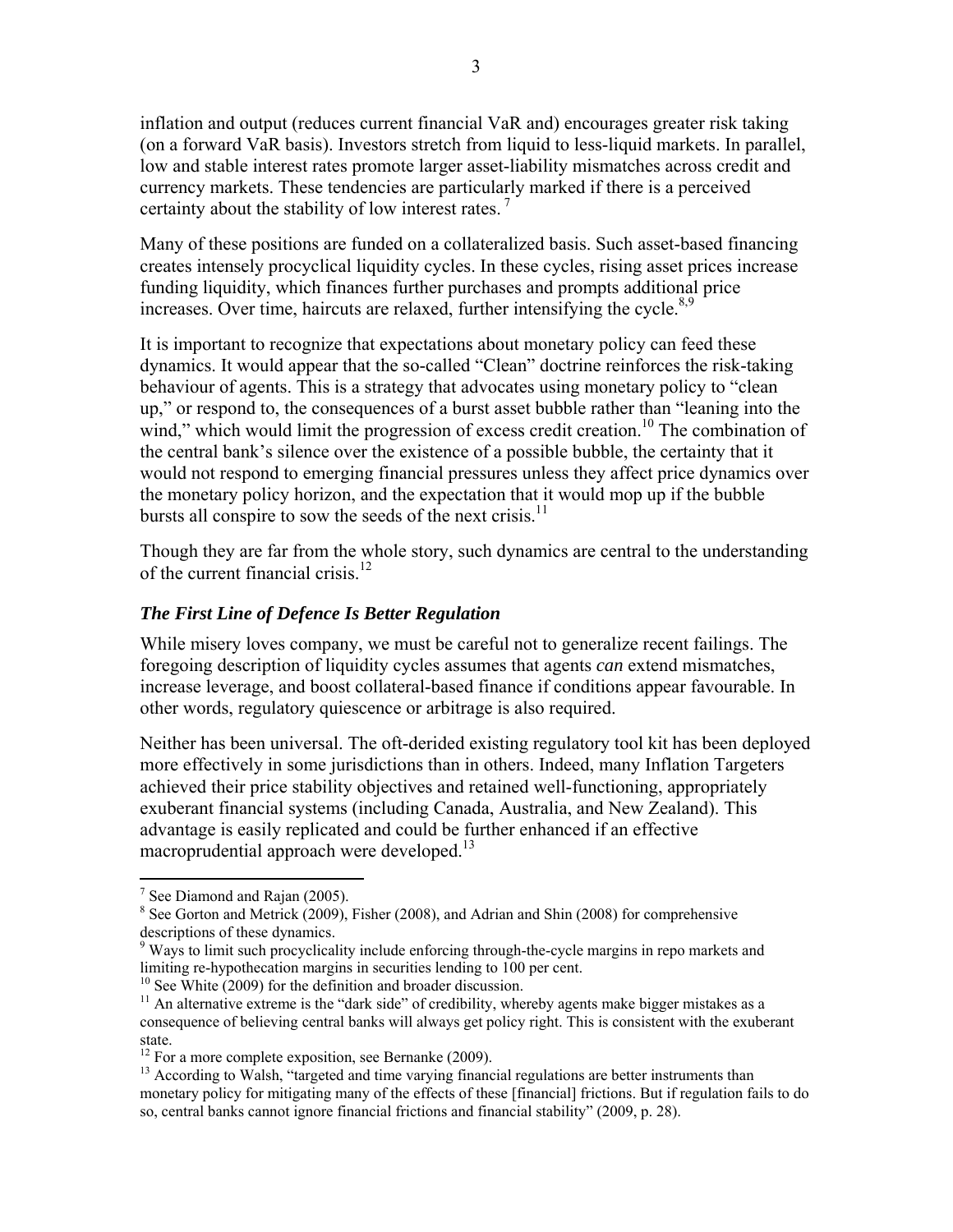## *The Implementation of Monetary Policy Will Have to Change*

New macroprudential tools will change the transmission mechanism, potentially in real time if discretion is used in their application. As a result, central banks will need to coordinate across conventional monetary policy tools and those emerging financial stability tools that have monetary policy implications*.* This could prove challenging.

Fortunately, we are already on the learning curve. Strains in the interbank, repo, and credit markets dramatically tightened the effective stance of monetary policy. In response, extraordinary liquidity facilities were deployed. The effectiveness of these facilities varied across jurisdictions with the health of core financial institutions and the scale of shadow banking systems.

A common lesson is that current market infrastructure does not ensure continuously available core funding markets. A wholesale restructuring of funding markets is thus required. Promising avenues to break such liquidity spirals include introducing clearing houses, standardizing products, implementing through-the-cycle margining, and ensuring more effective netting. As the ultimate provider of liquidity to the system, central banks should consider whether to adapt our facilities to support continuous private liquidity creation. Through such measures, we can reduce the procyclicality of the transmission mechanism.

How other emerging macroprudential tools are implemented also matters. If these new tools, such as time-varying capital buffers, are purely rules based, perhaps linked to aggregate credit growth, their impact on the transmission mechanism may be determined with experience. Unfortunately, it is unlikely that we can get the rules right *ex ante* and, in any event, private innovation may change their impact over time. If there is an element of discretion in their application, it may be less certain that such dynamic management of the transmission mechanism for financial stability purposes will be both timely and effective. This could place greater pressure on monetary policy to act. For this reason, there is likely value in either coordinating such decisions in the same authority or determining some other mechanism for joint optimization.

The basic point is that in order to maximize the probability of achieving both price and financial stability objectives, one objective of macroprudential tools should be to dampen the procyclicality of the transmission mechanism. This will take the weight off monetary policy to act for financial stability purposes and allow its use to be concentrated on the pursuit of price stability.

## *Can Central Banks Achieve Dual Price and Financial Stability Mandates?*

With the advent of inflation targeting, price stability mandates for most central banks have become increasingly well defined. Until recently, the vagueness of most financial stability mandates and the assumption that price stability was consistent with financial stability meant that there were few perceived conflicts. In the wake of the crisis, financial stability mandates can be expected to harden and conflicts may become more apparent. Can central banks jointly optimize these objectives? What are the implications for monetary policy of trying to do so?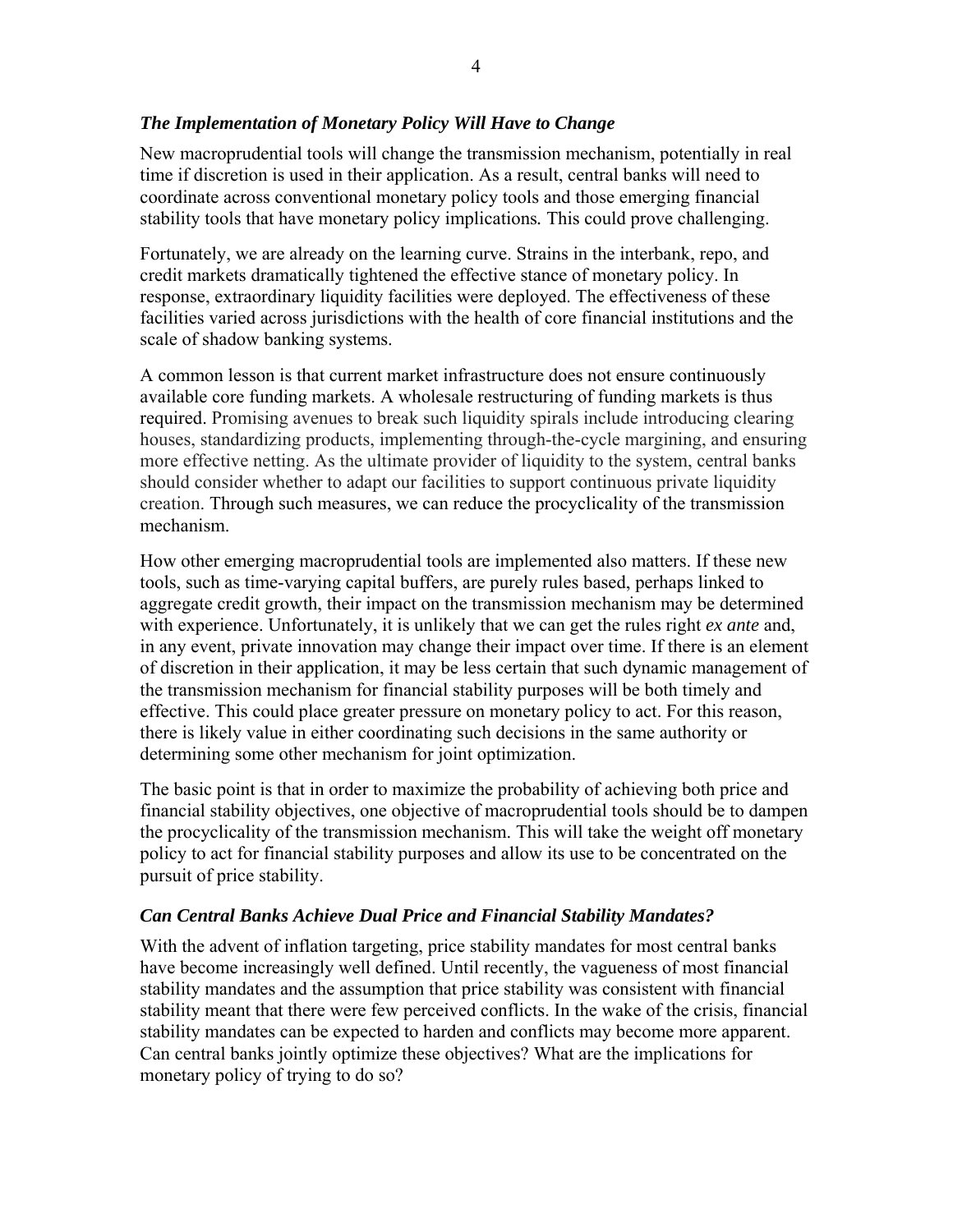Price stability should be retained as the central objective of monetary policy, although its definition may have to change. Price stability may not be enough to stabilize economic activity in all states of the world, but neither is it undesirable. Indeed, the single most direct contribution that monetary policy can make to sound economic performance is to provide our citizens with confidence that their money will retain its purchasing power. That means keeping inflation low, stable, and predictable. Price stability lowers uncertainty, minimizes the costs of inflation, reduces the cost of capital, and creates an environment in which households and firms can invest and plan for the future. It has generally been coincident with sustainable growth in output and employment.

Having a credible price stability objective has also proven enormously helpful during the crisis and should continue to be so during the eventual exit. The coherence of policy and the message derived from one fixed objective provide greater certainty for financial markets in a time of considerable turmoil. The ability to maintain inflation expectations has helped keep real interest rates low and provide the necessary monetary stimulus. The inflation anchor remains essential even when providing extraordinary guidance. This is why the Bank of Canada's current commitment—that our target rate is projected to remain at its effective lower bound through the end of the second quarter of 2010—is explicitly conditional on the outlook for inflation.

## *Different Time Horizons for Price and Financial Stability Require Flexibility*

The main challenge for joint optimization is that financial and price stability share common determinants but have different time horizons. Price stability dynamics continuously reflect real shocks and/or policy responses, while financial vulnerabilities are much less predictable. They build over time and can persist for longer than expected. Because of this mismatch, policy actions consistent with targeting one may undermine the other  $^{14}$ .

This timing difference can be partially bridged in a couple of ways. First, housing prices can be incorporated in the consumer price index, as they are in Canada. Second, monetary policy communications could adapt to reflect the behavioural dynamics of financial systems. An effective communications strategy for normal states may prove counterproductive in exuberant states.

How central banks communicate can influence the degree to which low, stable, and predictable inflation fosters excess credit growth. It is important that markets understand how a central bank formulates policy, but that does not equate to perfect foresight. Differences in judgment and the fundamental uncertainties surrounding the economic outlook should mean occasional differences in view. These should be particularly marked during turning points in the economic cycle. As the review of liquidity cycles suggests, wider "markets" in expected economic outcomes (which would mean greater short-term volatility) could promote long-term financial stability.<sup>15</sup>

 $\overline{a}$ 

 $14$  This may partially explain why asset prices are not accurate predictors of goods prices. See Walsh (2009, p. 29).

<sup>15</sup> In this regard, the Bank of Canada views its use of a conditional commitment as an *unconventional*  policy instrument, justified by the effective lower bound and by extreme market volatility.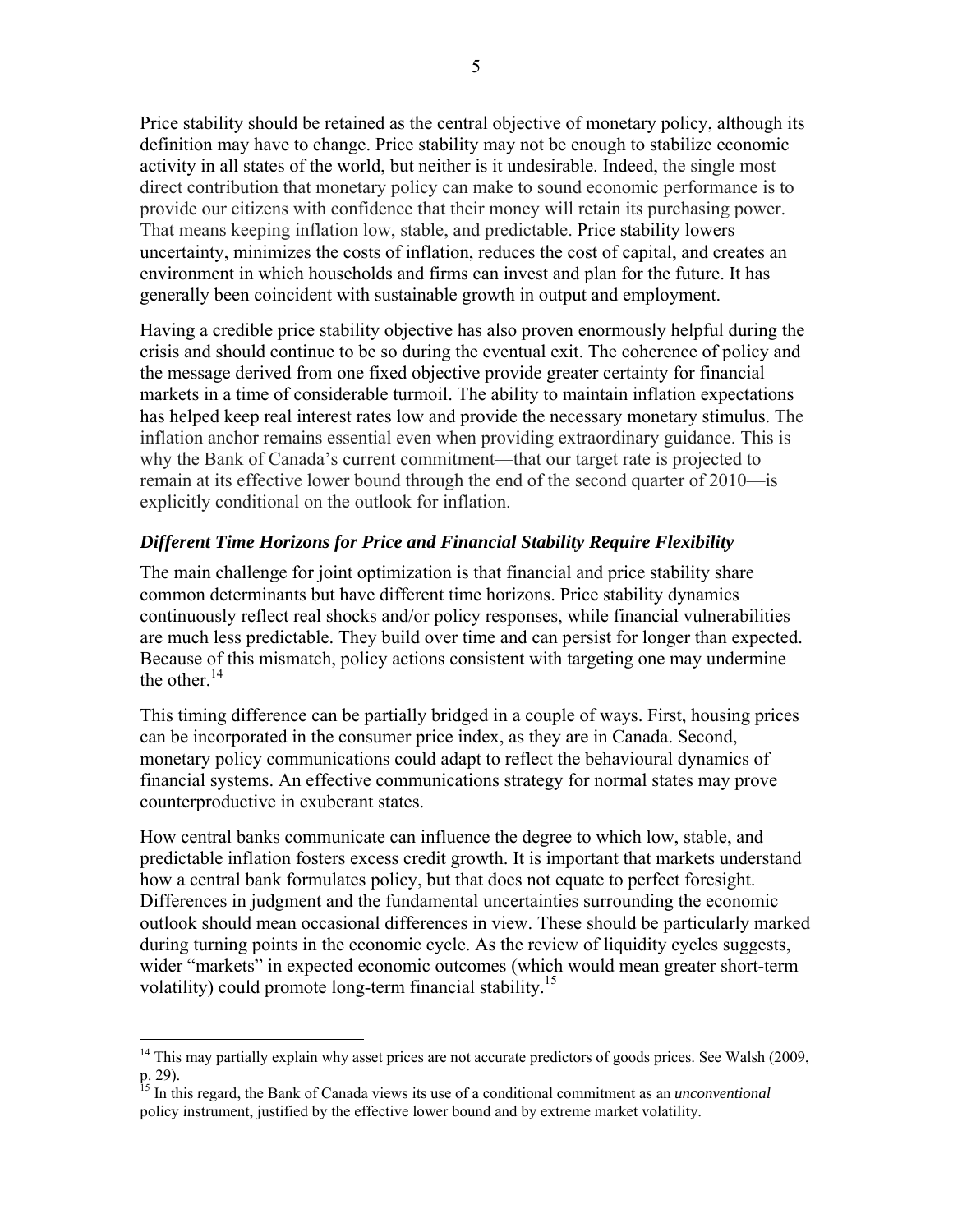The alternative would be to generate price instability to prevent financial instability. That is, the price objective might have to become less stable in order to disrupt the endogenous liquidity creation that comes from relatively stable, *predictable* rate paths.<sup>16</sup> This, rather than a higher inflation rate (if reliably achieved), would appear necessary to disrupt the dynamics described earlier.

# *The Trade-Off Between Flexibility and Credibility Challenges Joint Optimization*

Flexible inflation targeting is the standard approach to bridge the different time horizons for financial and price stability. However, there are limits. The time frame for inflation targeting can be stretched, but the credibility essential for its success may be undermined if such flexibility is taken too far or deployed too frequently.<sup>17</sup> Flexible inflation targeting works well with temporary or one-off shocks. Whether it can adapt to address unique but longer-lived shocks or different states of the financial economy, such as an asset boom, is the relevant question.

The design of monetary policy frameworks depend in part on the trade-off between flexibility and credibility. This, in turn, is a function of both the extent to which (inflexible) rules enhance credibility and the ability of central banks to exercise the discretion required to deploy any flexibility in a credible manner.

There is an important governance and accountability aspect to this, which the current debate often ignores. Inflation-targeting regimes generally have fixed targets, with bands and tight timelines for their achievement. This inflexibility sets clear objectives and helps hold central bankers accountable. It also can create a virtuous circle. As the inflation target is achieved, it enhances the central bank's credibility, which further anchors inflation expectations, which then contribute to a more stable macroeconomic environment, and that, in turn, further builds policy credibility.

We should be careful neither to underweight the value of resulting simple heuristics of economic agents nor to minimize the risks of complicating them. If the central bank were to lean for financial stability reasons and miss its inflation target as a consequence, its accountability could be diminished, its credibility reduced, and potentially, inflation expectations themselves could become unanchored.<sup>18</sup>

The key question is whether the financial stability benefit of greater flexibility is worth the price stability risk of forfeited credibility.

# *Amending the Price Stability Objective to Promote Financial Stability*

 $\overline{a}$ 

This all suggests that if monetary policy must lean into the wind for financial stability purposes, then the price stability objective should change in a manner consistent with the

<sup>&</sup>lt;sup>16</sup> As argued below, it is not that the price objective itself should become less stable but that its attainment could become more volatile. This could be the natural consequence of adding a financial stability objective

*if macroprudential tools and surveillance do not prove sufficient for the task.*<br><sup>17</sup> Since 1998, the Bank of Canada's horizon has varied from five to ten quarters over our projection period.<br><sup>18</sup> A current example may c

too low for too long from a price stability perspective in order to repair the banking system (from a financial stability perspective). Rising inflation expectations and bond yields could undermine the recovery.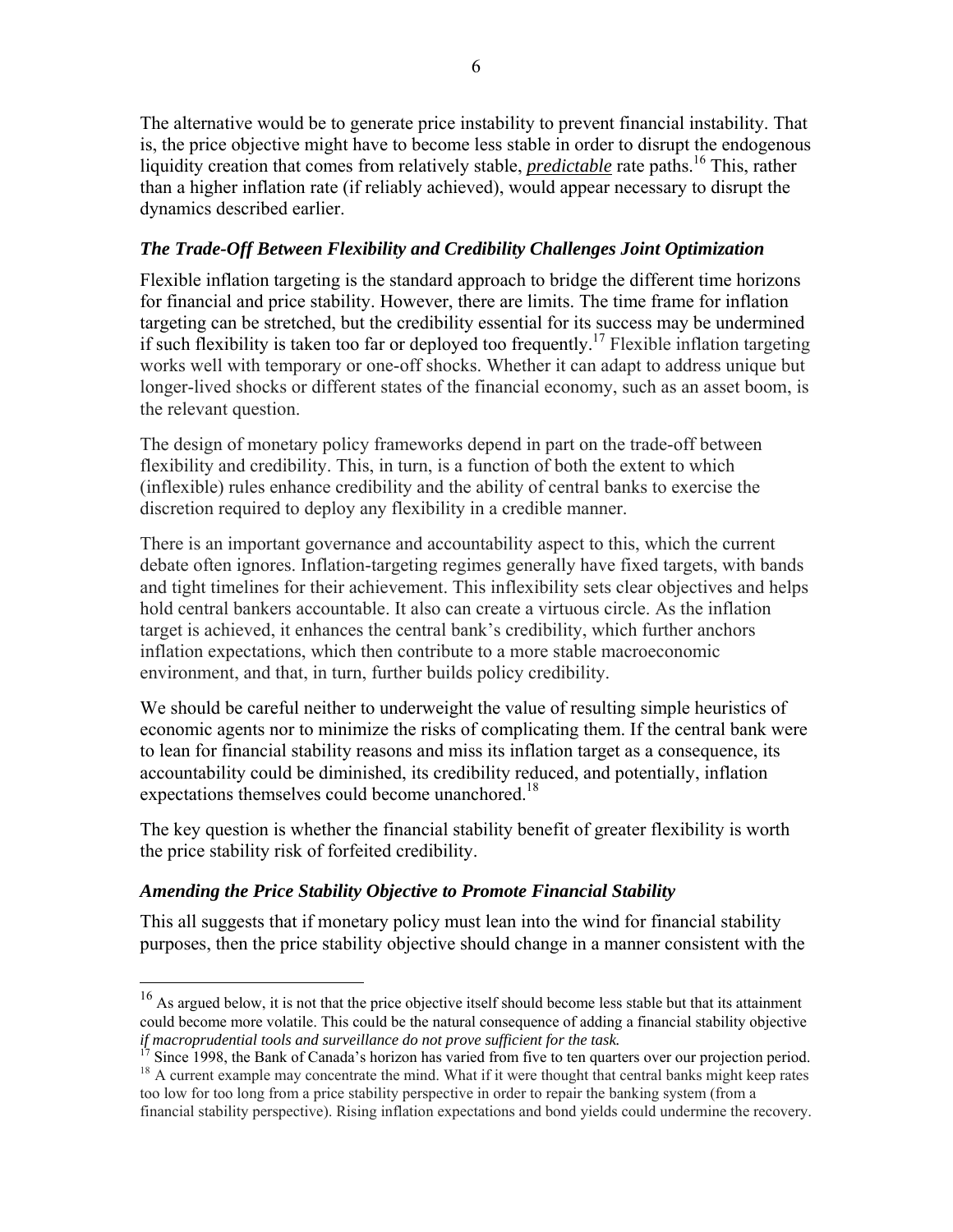*desired* variability in the price path. This could be accomplished by combining flexible inflation targeting and price-level targeting.

In general, policy-makers would rely on enhanced macroprudential regulatory frameworks to curb the enthusiasm in the financial system.19 While the policy interest rate would not be the primary tool for promoting financial stability, it occasionally might be used to support macroprudential tools. Leaning into the wind for financial stability purposes could thus result in temporary deviations from the inflation target. To avoid threatening the monetary policy objective, these deviations could be recovered over time in order to keep the economy on a predetermined path for the price level.

The prospect that the target rate could be deployed in this manner would help maintain a balance between macro and idiosyncratic risk. The discipline of a transparent and accountable price stability objective via the price-level target could maintain central bank credibility.

However, authorities, if they are granted flexibility, must be sufficiently disciplined not to decide that *all* shocks are uniquely virulent. This suggests that exercising any flexibility to lean into the wind for financial stability purposes should be episodic, the product of state-dependent rules. That is, the central bank would need to make the judgment not only that an exuberant state is developing, but also that macroprudential tools alone are insufficient to counteract it. The *possibility* that the central bank would make this judgment would rise with the degree of excess credit creation, providing a partial check on emerging complacent financial expectations.

A crucial motivation for this idea is that the balance of long-term price stability (i.e., achieving a predetermined price path) with higher short-term variability (due to the occasional leaning) is ultimately more consistent with achieving financial stability than conventional inflation targeting.<sup>20</sup> This reflects the relationship between price stability; low, relatively stable interest rates; and the emergence of exuberant financial states of the world described earlier. However, it also presumes that regulation is not up to the task. It is important to stress again that the first line of defence against these dynamics must lie in improved regulation and market structure.

It is also important to remember that there are concerns about macro stabilization under price-level targeting. In particular, the performance of a price-level target may suffer if inflation expectations are highly backward looking and/or if the economy is vulnerable to shocks generating negative correlation between output and inflation.<sup>21</sup> Highly persistent relative price shocks may also pose a problem for macro stabilization under price-level targeting.<sup>22</sup> Any decision on the overall merits of price-level targeting must take all of these considerations into account.

1

<sup>&</sup>lt;sup>19</sup> Walsh distinguishes between asset prices in normal and in bubble situations (2009, p. 32).

 $^{20}$  A financial bubble and the policy response to it create the danger of yielding the reverse, i.e., short-term price stability but longer-term persistent deviations from the desired price path.<br><sup>21</sup> See Steinsson (2003).

<sup>&</sup>lt;sup>22</sup> See Amano, Kryvtsov, and Murray (2009); Coletti et al. (2009); and de Resende, Dib, and Kichian (2009)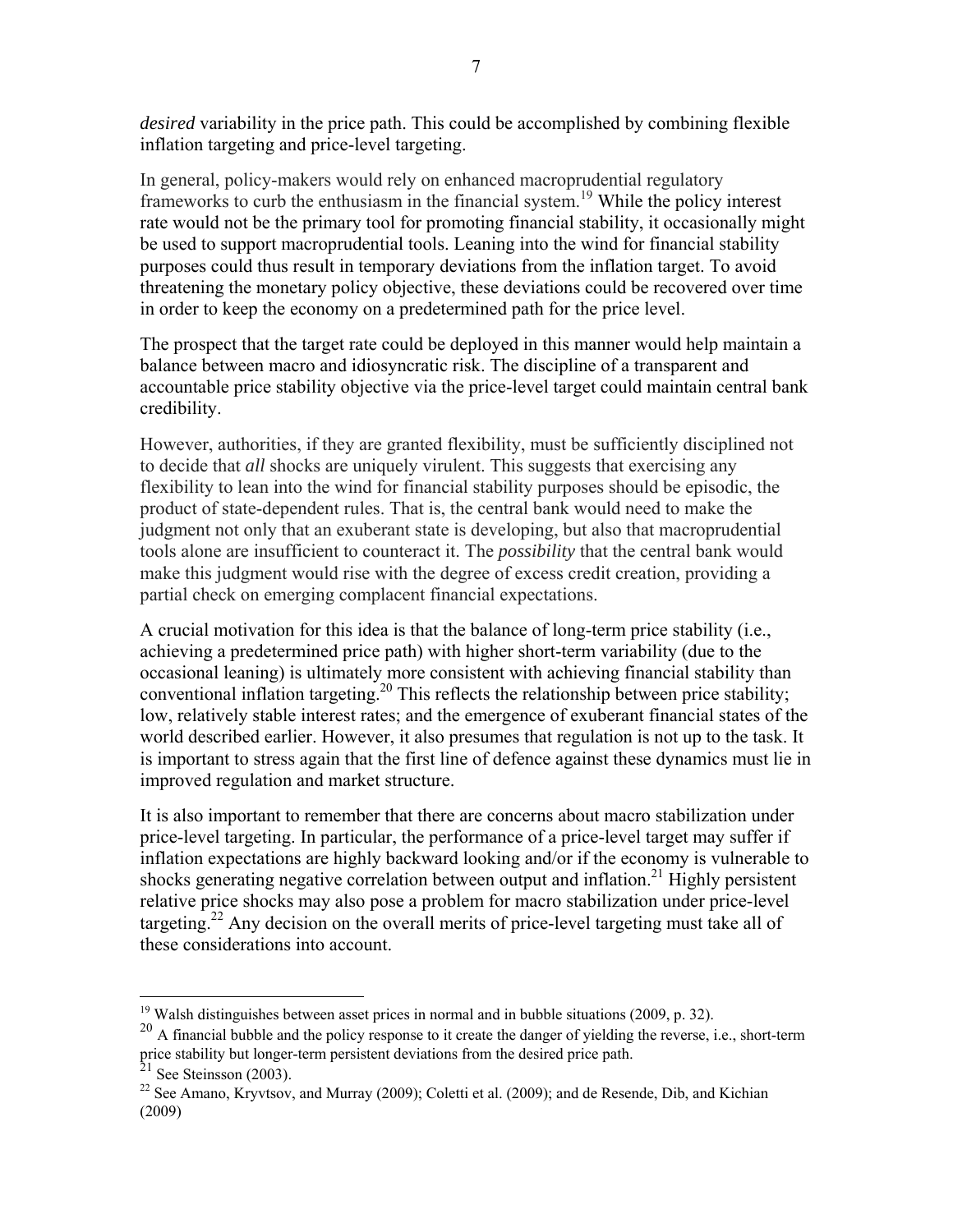#### *Conclusion*

1

Experience has shown that monetary and financial stability are more tightly bound than had been appreciated. Price stability is a necessary, but not sufficient, condition for the stabilization of economic activity, and it must be supplemented by a robust macroprudential regulatory framework. This, in turn, will have consequences for the implementation of monetary policy. If these macroprudential tools prove insufficient to achieve financial stability, monetary policy faces a difficult trade-off between flexibility and credibility. As a consequence, authorities may wish to adjust the monetary policy objective to have the *credible* flexibility required to achieve both targets. Price-level targeting offers one potential avenue for consideration.

A formal assessment of the merits of price-level targeting will require the development of a framework that has a more realistic depiction of real-financial linkages than is embodied in the standard financial accelerator model. These models are still in their infancy, and their use to study the relative merits of inflation targeting and price-level targeting is the subject of on-going research at the Bank of Canada.

The financial stability aspect of the price-level versus inflation targeting debate is only one of many relevant dimensions. The Bank has launched a multi-year research initiative that includes a comprehensive examination of the possible advantages of moving to a price-level target.<sup>23</sup> Our efforts in this area are ongoing and we look forward to continuing to work with monetary policy experts, academics, and central bankers from across the world. Carl Walsh has made a valuable contribution to that debate today.

<sup>&</sup>lt;sup>23</sup> See the Bank of Canada's website on inflation-targeting research at [www.inflationtargeting.ca](http://inflationtargeting.ca); Cateau (2008); Kryvtsov, Shukayev, and Ueberfeldt (2008); Cateau, Kryvtsov, Shukayev, and Ueberfeldt (2009); Dib, Mendicino, and Zhang (2008); Covas and Zhang (2008); and Coletti, Lalonde, and Muir (2008).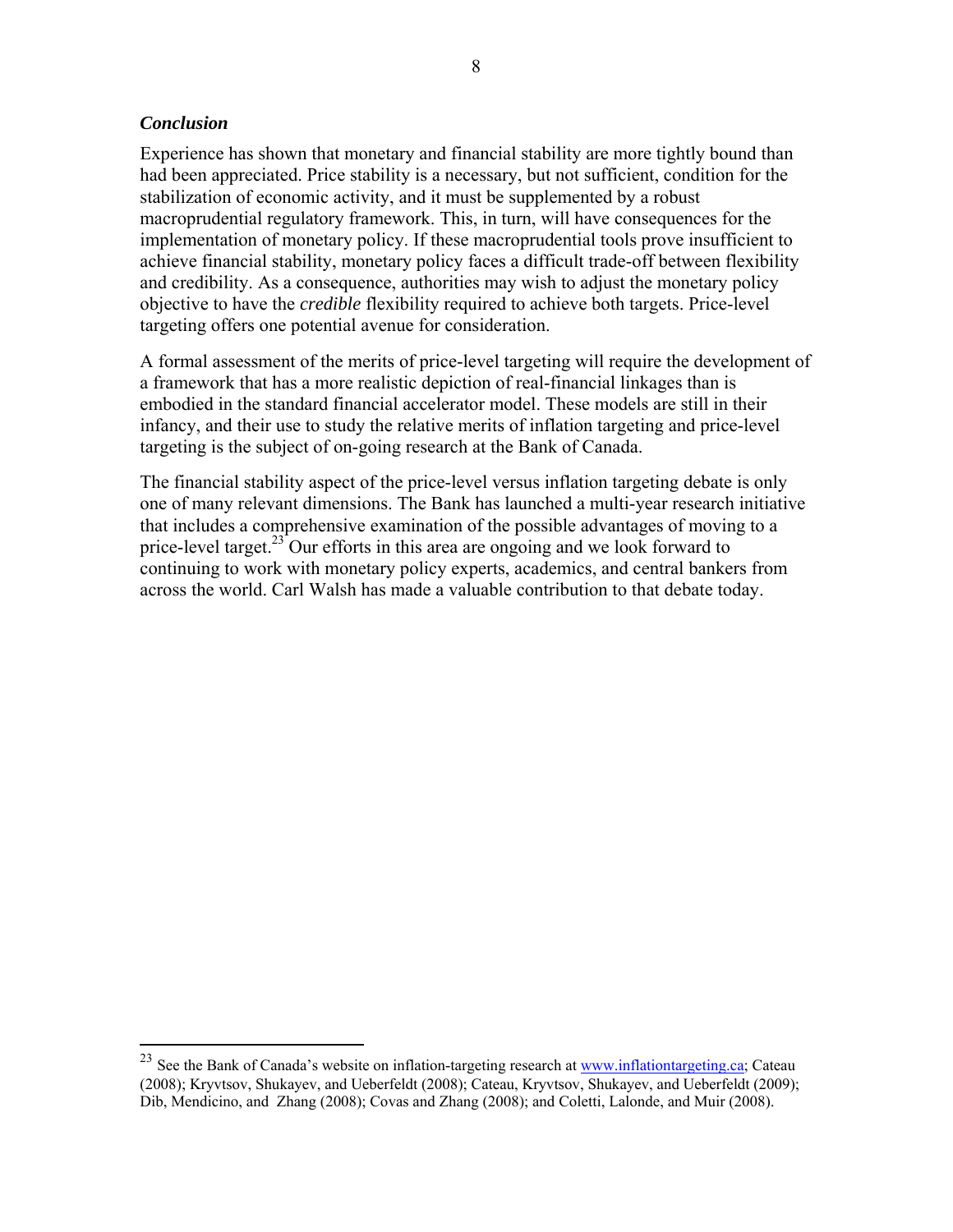#### **References**

Adrian, T. and H.S. Shin. 2008. "Financial Intermediaries, Financial Stability and Monetary Policy." Paper prepared for the economic policy symposium "Maintaining Stability in a Changing Financial System." Jackson Hole, Wyoming. August.

Amano, R., O. Kryvtsov, and J. Murray. 2009. "Price-Level Targeting in a Multi-Sector Economy." Bank of Canada. Manuscript.

Bank of Canada. Inflation Targeting Research (website). Available at [<http://www.inflationtargeting.ca](http://inflationtargeting.ca)>

*Bank of Canada Review*. 2009. Special Issue: Research on Inflation Targeting. Spring.

Bernanke, B. S. 2009. "Four Questions about the Financial Crisis." Speech at Morehouse College, Atlanta, Georgia. 14 April.

Carney, M. 2008. "Building Continuous Markets." Speech to the Canada – United Kingdom Chamber of Commerce. London, England. 19 November.

Cateau, G. 2008. "Price Level versus Inflation Targeting under Model Uncertainty." Bank of Canada Working Paper No. 2008-15.

Cateau, G., O. Kryvtsov, M. Shukayev, and A. Ueberfeldt. 2009. "Adopting Price-Level Targeting under Imperfect Credibility in ToTEM." Bank of Canada Working Paper No. 2009-17.

Coletti, D., R. Lalonde, and D. Muir. 2008. "Inflation Targeting and Price-Level-Path Targeting in the Global Economic Model: Some Open Economy Considerations." IMF Staff Papers, Vol. 55, No. 2.

Coletti, D., R. Lalonde, P. Masson, and D. Muir. 2009. "Commodities and Monetary Policy: Implications for Inflation and Price Level Targeting." Bank of Canada. Manuscript.

Covas, F. and Y. Zhang. 2008. "Price-Level versus Inflation Targeting with Financial Market Imperfections." Bank of Canada Working Paper No. 2008-26.

de Resende, C., A. Dib, and M. Kichian. 2009. "Optimal Monetary Policy in Multi-Sector Small Open Economy Models: Conventional Wisdom?" Bank of Canada. Manuscript.

Diamond, D. W. and R. Rajan. 2005. "Liquidity Shortages and Banking Crises." *Journal of Finance* 60 (2): 615–47.